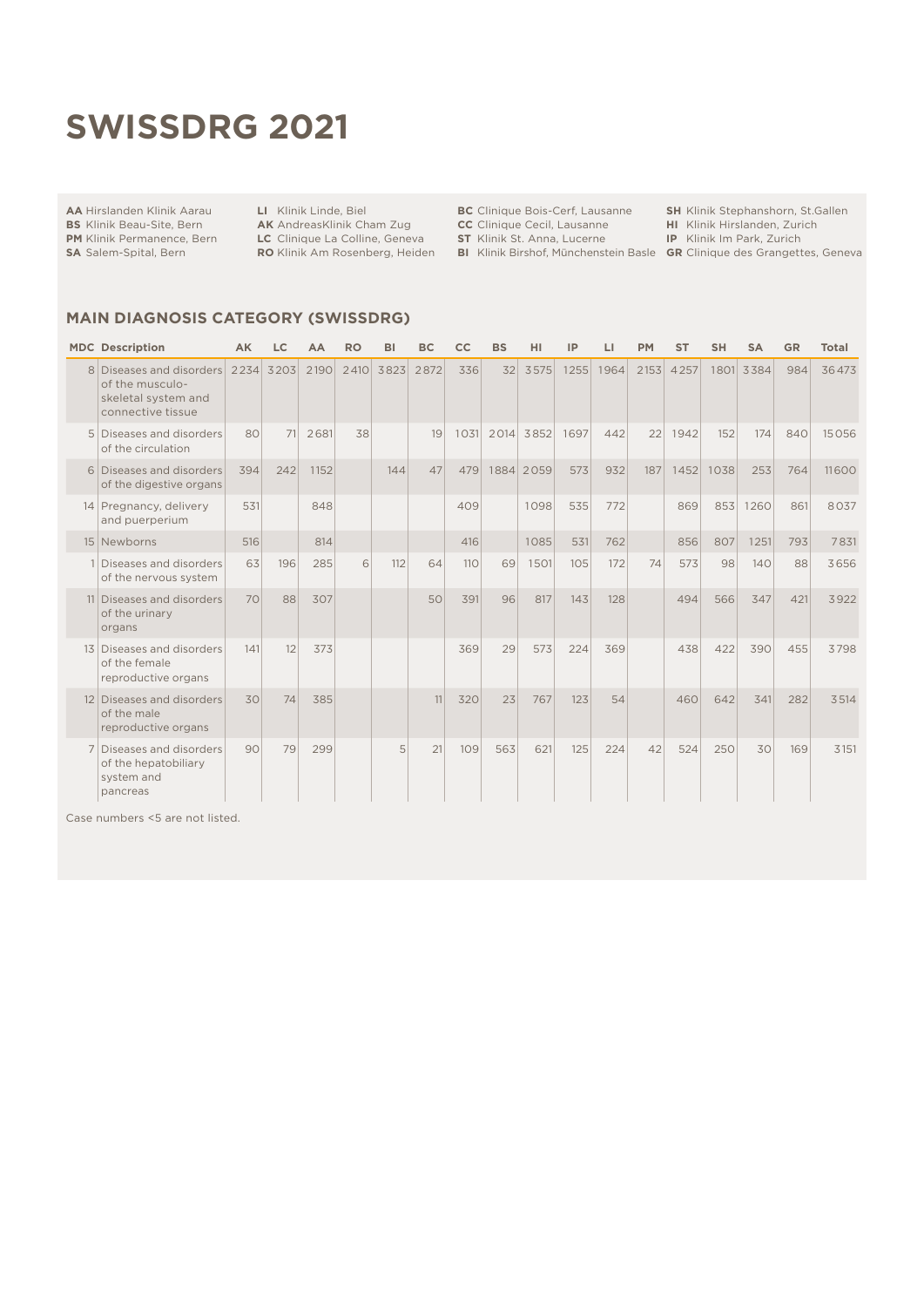## **DIAGNOSES AND OPERATIONS**

**AA** Hirslanden Klinik Aarau **BS** Klinik Beau-Site, Bern

**LI** Klinik Linde, Biel

**AK** AndreasKlinik Cham Zug

**PM** Klinik Permanence, Bern **SA** Salem-Spital, Bern

**LC** Clinique La Colline, Geneva **RO** Klinik Am Rosenberg, Heiden **BC** Clinique Bois-Cerf, Lausanne

**ST** Klinik St. Anna, Lucerne

**CC** Clinique Cecil, Lausanne

**SH** Klinik Stephanshorn, St.Gallen

**HI** Klinik Hirslanden, Zurich **IP** Klinik Im Park, Zurich

**BI** Klinik Birshof, Münchenstein Basle

**GR** Clinique des Grangettes, Geneva

#### **MAIN DIAGNOSIS (ICD)**

|                 | <b>ICD Description</b>                                                     | AK  | LC  | AА  | RO  | вı  | BC  |     | <b>BS</b> | HI   | ΙP  |     | PМ  | <b>ST</b> | <b>SH</b> | SΑ  | <b>GR</b> | Total |
|-----------------|----------------------------------------------------------------------------|-----|-----|-----|-----|-----|-----|-----|-----------|------|-----|-----|-----|-----------|-----------|-----|-----------|-------|
| Z38             | Liveborn infants according<br>to place of birth                            | 416 |     | 598 |     |     |     | 314 |           | 719  | 409 | 514 |     | 568       | 571       | 896 | 621       | 5626  |
| M17             | Gonarthrosis (arthrosis of<br>the knee)                                    | 227 | 498 | 292 | 361 | 539 | 258 |     |           | 320  | 67  | 176 | 356 | 365       | 80        | 415 | 55        | 4014  |
| 125             | Chronic ischaemic heart<br>disease                                         |     |     | 379 |     |     |     | 233 | 506       | 1007 | 208 |     |     | 597       |           |     | 248       | 3180  |
| M <sub>16</sub> | Coxarthrosis (arthrosis of<br>the hip)                                     | 201 | 348 | 204 | 266 | 418 | 164 |     |           | 216  | 51  | 141 | 105 | 392       | 56        | 274 | 64        | 2904  |
| M48             | Other spondylopathies                                                      | 137 | 240 | 347 | 99  | 74  | 100 | 120 |           | 389  | 213 | 40  | 69  | 500       | 309       | 246 |           | 2887  |
| S83             | Dislocation, sprain and<br>strain, joints and ligaments<br>of the knee     | 174 | 376 | 66  | 200 | 241 | 312 |     |           | 291  | 60  | 126 | 216 | 178       | 46        | 81  | 64        | 2432  |
| M51             | Inguinal hernia                                                            | 162 | 90  | 302 |     | 83  |     | 89  | 238       | 307  | 130 | 170 | 64  | 294       | 255       | 62  | 162       | 2408  |
| K40             | Other intervertebral disc<br>disorders                                     | 126 | 282 | 203 | 85  | 52  | 68  | 82  |           | 258  | 67  | 114 | 92  | 292       | 279       | 378 |           | 2384  |
| <b>T84</b>      | Complications from ortho-<br>pedic endoprostheses, im-<br>plants or grafts | 100 | 268 | 80  | 165 | 222 | 115 | 10  |           | 352  | 84  | 60  | 92  | 206       | 90        | 210 | 75        | 2132  |
| M75             | Shoulder lesions                                                           | 177 | 332 | 91  | 299 | 270 | 276 |     |           | 123  | 45  | 68  | 177 | 139       | 17        | 60  | 43        | 2117  |

Case numbers <5 are not listed.

### **MAIN TREATMENT (CHOP)**

|      | <b>CHOP Description</b>                                                          | <b>AK</b> | LC  | AA  | <b>RO</b> | BI       | <b>BC</b> | cc  | <b>BS</b> | HI  | IP  | ы   | <b>PM</b> | <b>ST</b> | <b>SH</b> | <b>SA</b> | <b>GR</b> | Total |
|------|----------------------------------------------------------------------------------|-----------|-----|-----|-----------|----------|-----------|-----|-----------|-----|-----|-----|-----------|-----------|-----------|-----------|-----------|-------|
|      | 81.5 Joint replacement in the<br>lower limbs                                     | 498       | 501 | 562 |           | 734 1060 | 473       |     |           | 660 | 158 | 342 | 531       | 926       | 158       | 882       | 141       | 7633  |
| 81.4 | Other reconstruction of the<br>joints of the lower limbs                         | 300       | 417 | 105 | 238       | 521      | 449       |     |           | 458 | 98  | 296 | 409       | 242       | 106       | 207       | 102       | 3948  |
|      | 7A.7 Stabilisation of the spine<br>and position correction                       | 134       | 96  | 178 | 108       | 33       | 26        | 42  |           | 514 | 233 | 183 | 84        | 666       | 428       | 542       |           | 3270  |
| 74.1 | Deep cervical Caesarean<br>section                                               | 285       |     | 346 |           |          |           | 152 |           | 601 | 289 | 291 |           | 281       | 401       | 493       | 255       | 3394  |
|      | 79.3 Open repositioning of a<br>fracture with internal bone<br>fixation          | 129       | 323 | 139 | 64        | 265      | 259       |     | 10        | 269 | 80  | 252 | 166       | 311       | 172       | 109       | 181       | 2729  |
|      | 73.5 Manually supported birth                                                    | 192       |     | 330 |           |          |           | 143 |           | 77  | 184 | 147 |           | 442       | 296       | 512       | 163       | 2486  |
|      | 81.8 Arthroplasty and plastic re-<br>construction of shoulder<br>joint and elbow | 271       | 225 | 96  | 310       | 286      | 336       |     |           | 142 | 43  | 91  | 197       | 157       | 20        | 81        | 46        | 2304  |
| 53.0 | Operation of an inguinal<br>hernia                                               | 162       | 44  | 302 |           | 83       |           | 90  | 236       | 304 | 131 | 170 | 64        | 294       | 254       | 64        | 155       | 2353  |
| 7A.3 | Interventions on the in-<br>tervertebral disc                                    | 91        | 128 | 167 | 70        | 49       | 66        | 71  |           | 170 | 45  | 72  | 91        | 198       | 196       | 295       |           | 1710  |
| 39.5 | Other plastic reconstruc-<br>tion of vessels                                     |           |     | 523 |           |          |           | 37  | 59        | 139 | 115 | 282 |           | 231       | 22        | 60        | 91        | 1559  |

Case numbers <5 are not listed.